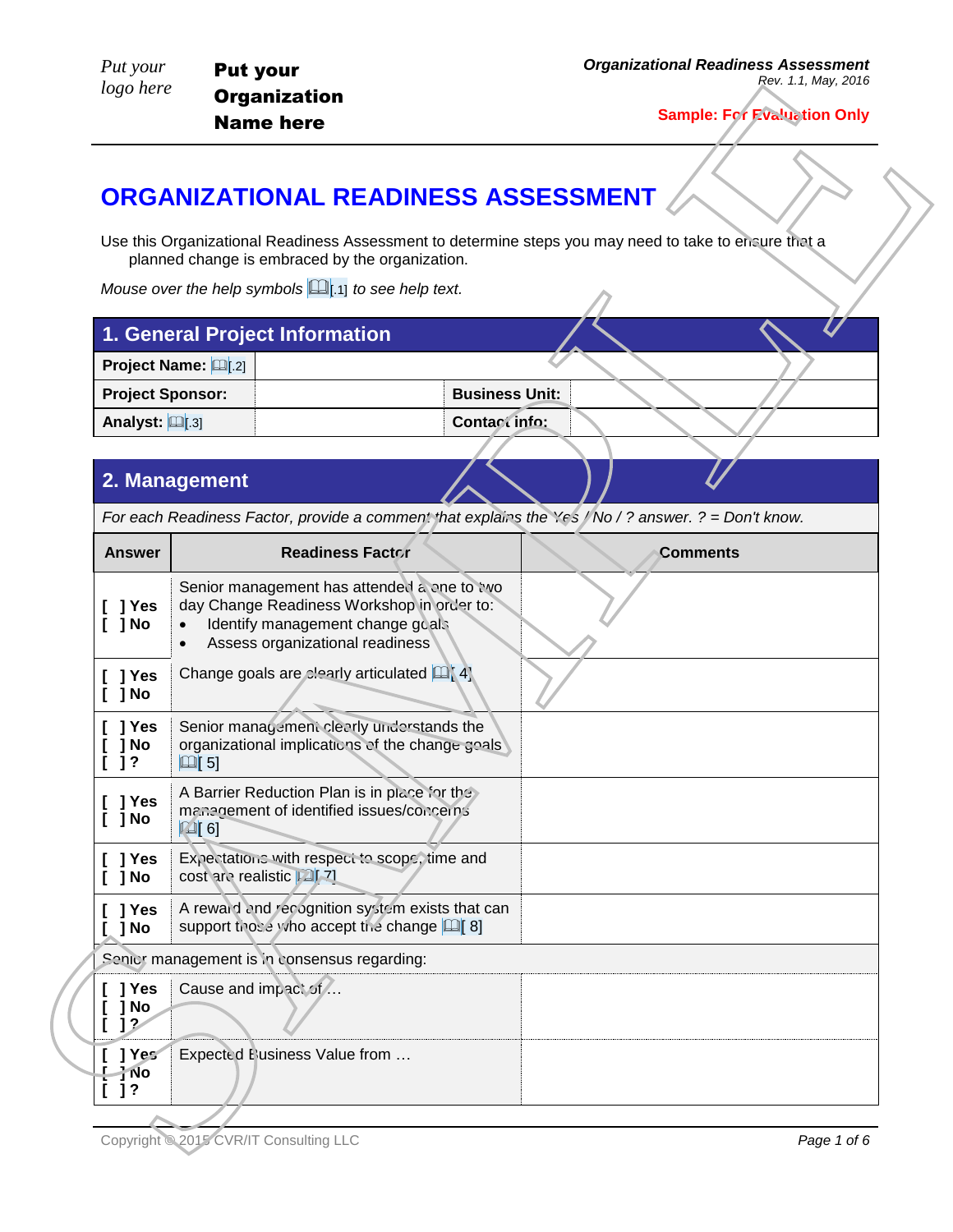| Put your  | <b>Put your</b>     |
|-----------|---------------------|
| logo here | <b>Organization</b> |
|           | <b>Name here</b>    |

#### **Sample: For Evaluation Only**

| Put your<br>logo here                                | <b>Put your</b><br><b>Organization</b><br><b>Name here</b>                                                                                        |       |       | <b>Organizational Readiness Assessment</b><br>Rev. 1.1, May, 2016<br><b>Sample: For Evaluation Only</b> |       |                   |
|------------------------------------------------------|---------------------------------------------------------------------------------------------------------------------------------------------------|-------|-------|---------------------------------------------------------------------------------------------------------|-------|-------------------|
|                                                      | List members of the Management Team most relevant to the project. Then evaluate each individual for all factors. In all cases, 1 = Low, 5 = high. |       |       |                                                                                                         |       |                   |
|                                                      | <b>Management Team =&gt;</b>                                                                                                                      | Name1 | Name2 | Name3                                                                                                   | Name4 | Name <sub>5</sub> |
| (1 to 5)                                             | General openness to change $[4]$ 9]                                                                                                               |       |       |                                                                                                         |       |                   |
| supporter   10]<br>(1 to 5)                          | Willingness to be a vocal and visible                                                                                                             |       |       |                                                                                                         |       |                   |
| $\mathbb{Q}$ [11]<br>(1 to 5)                        | Appetite for long-term change effort                                                                                                              |       |       |                                                                                                         |       |                   |
| intended change $\Box$ [12]<br>(1 to 5)              | Opinion regarding importance of the                                                                                                               |       |       |                                                                                                         |       |                   |
| intended change $\Box$ [13]<br>(1 to 5)              | Opinion regarding urgency of the                                                                                                                  |       |       |                                                                                                         |       |                   |
| intended change $\Box$ [14]<br>$(-5 \text{ to } +5)$ | Support (+) for or opposition (-) to the                                                                                                          |       |       |                                                                                                         |       |                   |
| Level                                                |                                                                                                                                                   |       |       |                                                                                                         |       |                   |
| Level of                                             | Enter comments here:                                                                                                                              |       |       |                                                                                                         |       |                   |
|                                                      |                                                                                                                                                   |       |       |                                                                                                         |       |                   |
|                                                      | Copyright © 2015 CVR/IT Consulting LLC                                                                                                            |       |       | Page 2 of 6                                                                                             |       |                   |